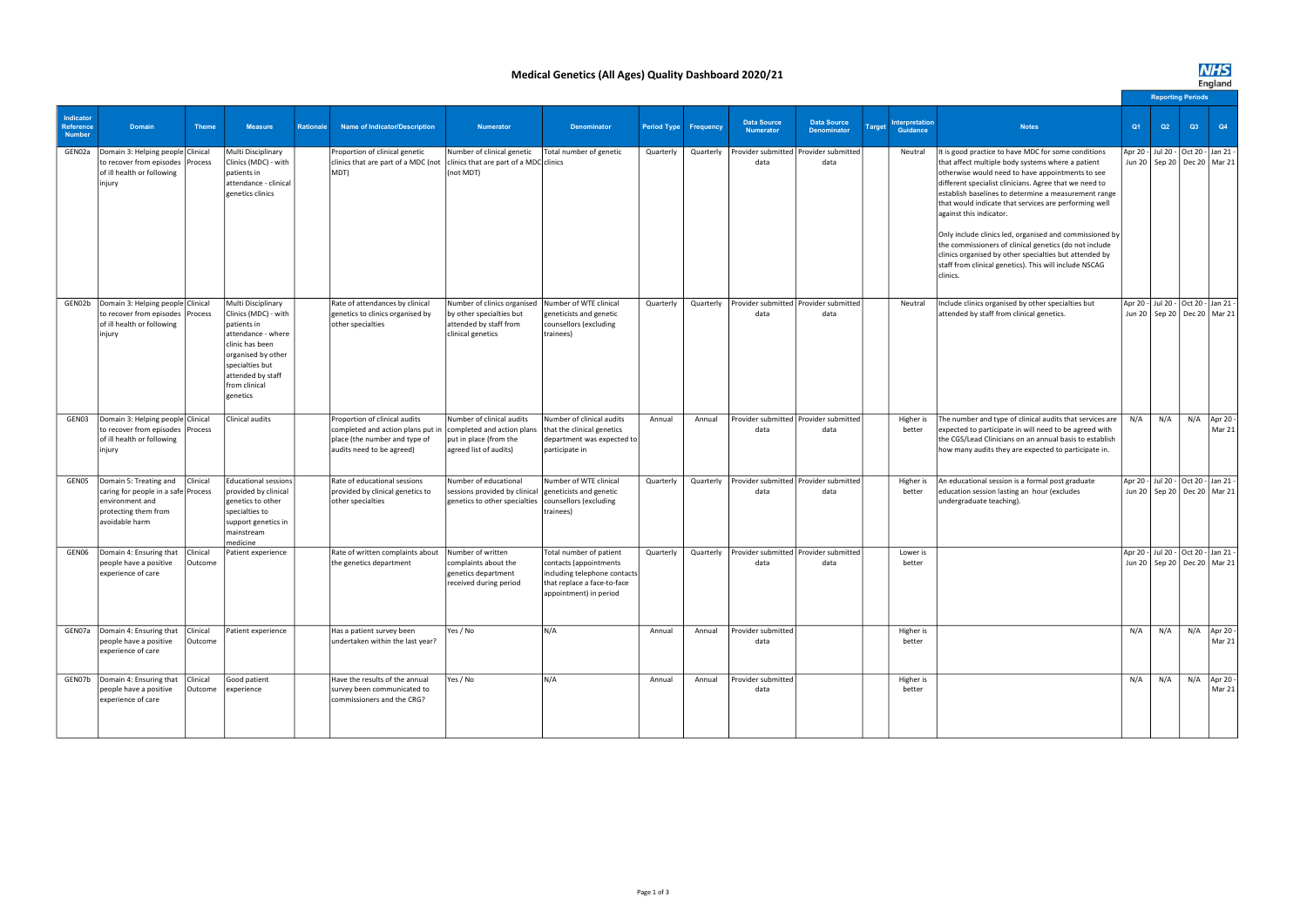## Medical Genetics (All Ages) Quality Dashboard 2020/21

|                                                |                                                                                                                            |                     |                                                                                                                                                       |                  |                                                                                                                                                             |                                                                                                                                                                                                                                                                                                  |                                                                                                                                                                                                       |                              |           |                                                             |                                          |                                                   |                                                                                                                                                                                                                                                                                                                                                                                                                                                                                                                                                                                                                                                                                                                                                                                                                                                                                                                                       |                | England |                          |                                                                                  |  |  |  |  |
|------------------------------------------------|----------------------------------------------------------------------------------------------------------------------------|---------------------|-------------------------------------------------------------------------------------------------------------------------------------------------------|------------------|-------------------------------------------------------------------------------------------------------------------------------------------------------------|--------------------------------------------------------------------------------------------------------------------------------------------------------------------------------------------------------------------------------------------------------------------------------------------------|-------------------------------------------------------------------------------------------------------------------------------------------------------------------------------------------------------|------------------------------|-----------|-------------------------------------------------------------|------------------------------------------|---------------------------------------------------|---------------------------------------------------------------------------------------------------------------------------------------------------------------------------------------------------------------------------------------------------------------------------------------------------------------------------------------------------------------------------------------------------------------------------------------------------------------------------------------------------------------------------------------------------------------------------------------------------------------------------------------------------------------------------------------------------------------------------------------------------------------------------------------------------------------------------------------------------------------------------------------------------------------------------------------|----------------|---------|--------------------------|----------------------------------------------------------------------------------|--|--|--|--|
|                                                |                                                                                                                            |                     |                                                                                                                                                       |                  |                                                                                                                                                             |                                                                                                                                                                                                                                                                                                  |                                                                                                                                                                                                       |                              |           |                                                             |                                          |                                                   |                                                                                                                                                                                                                                                                                                                                                                                                                                                                                                                                                                                                                                                                                                                                                                                                                                                                                                                                       |                |         | <b>Reporting Periods</b> |                                                                                  |  |  |  |  |
| Indicator<br><b>Reference</b><br><b>Number</b> | <b>Domain</b>                                                                                                              | <b>Theme</b>        | <b>Measure</b>                                                                                                                                        | <b>Rationale</b> | <b>Name of Indicator/Description</b>                                                                                                                        | <b>Numerator</b>                                                                                                                                                                                                                                                                                 | <b>Denominator</b>                                                                                                                                                                                    | <b>Period Type Frequency</b> |           | <b>Data Source</b><br><b>Numerator</b>                      | <b>Data Source</b><br><b>Denominator</b> | <b>nterpretation</b><br><b>Target</b><br>Guidance | <b>Notes</b>                                                                                                                                                                                                                                                                                                                                                                                                                                                                                                                                                                                                                                                                                                                                                                                                                                                                                                                          | O <sub>1</sub> | Q2      | Q3                       | Q4                                                                               |  |  |  |  |
| GEN08                                          | Domain 4: Ensuring that<br>people have a positive<br>experience of care                                                    | Clinical<br>Process | Patients waiting<br>excessively for pre-<br>natal (PN) genetic<br>test results where<br>the patient is seen<br>in the clinical<br>genetics department |                  | Proportion of patients receiving<br>test result within 5 working days<br>after the clinic receives the<br>laboratory report for PN genetic<br>ltest results | Of all patients seen in clinical Number of patients seen in<br>genetics who had prenatal<br>diagnosis during the period, prenatal diagnosis during<br>the number who received<br>their prenatal genetic test<br>result within 5 working days<br>of the clinic receiving the<br>laboratory report | clinical genetics who had<br>period.                                                                                                                                                                  | Quarterly                    |           | Quarterly   Provider submitted   Provider submitted<br>data | data                                     | Higher is<br>better                               | In clinical genetics (unless patient choice has opted to<br>receive results in the post) in most cases, the results<br>should be communicated back to the family members<br>face-to-face and more likely for PN test results this is<br>done over the phone by a consultant geneticist or<br>genetic counsellor. This is because unlike other<br>biochemical and pathology blood tests, genetic test<br>results have lots of implications either way for family<br>members and this all needs to be explained. Good<br>practice would advocate seeing or consultant calling<br>patients to give them results. We suggest that this could<br>be measured by reviewing patient appointments<br>attended or phone calls made to explained(receive)<br>genetic test results. There would need to be in place<br>the ability to code clinical records for appointments<br>attended or phone calls made to receive genetic test<br>results. |                |         |                          | Apr 20 - Jul 20 - Oct 20 - Jan 21 -<br>Jun 20   Sep 20   Dec 20   Mar 21         |  |  |  |  |
| GEN09                                          | Domain 4: Ensuring that<br>people have a positive<br>experience of care                                                    | Clinical<br>Outcome | Do Not Attends<br>(DNA) as defined in<br>the Data Dictionary<br>(http://www.datadic<br>tionary.nhs.uk/)                                               |                  | Proportion of appointments that<br>are not attended                                                                                                         | Number of DNAs within<br>period                                                                                                                                                                                                                                                                  | Total number of<br>appointments booked<br>during period within clinical<br>genetics (311 treatment<br>function). This can be taken<br>as the total number<br>recorded on PAS including<br><b>DNAs</b> | Quarterly                    | Quarterly | Provider submitted   Provider submitted<br>data             | data                                     | Lower is<br>better                                |                                                                                                                                                                                                                                                                                                                                                                                                                                                                                                                                                                                                                                                                                                                                                                                                                                                                                                                                       |                |         |                          | Apr 20 - Jul 20 - Oct 20 - Jan 21 -<br>Jun 20   Sep 20   Dec 20   Mar 21         |  |  |  |  |
| GEN10                                          | Domain 4: Ensuring that<br>people have a positive<br>experience of care                                                    | Clinical<br>Process | Patients counselled<br>without a referral                                                                                                             |                  | Rate of patients counselled<br>without a referral                                                                                                           | Number of patients<br>counselled without a referral attending appointments<br>during period                                                                                                                                                                                                      | Total number of patients<br>during period                                                                                                                                                             | Quarterly                    | Quarterly | Provider submitted   Provider submitted<br>data             | data                                     | Lower is<br>better                                | Trends need to be monitored                                                                                                                                                                                                                                                                                                                                                                                                                                                                                                                                                                                                                                                                                                                                                                                                                                                                                                           |                |         |                          | Apr 20 - Jul 20 - Oct 20 - Jan 21 -<br>Jun 20   Sep 20   Dec 20   Mar 21         |  |  |  |  |
| GEN11a                                         | Domain 4: Ensuring that<br>people have a positive<br>experience of care                                                    | Clinical<br>Process | Patients co-<br>counselled by a<br>genetic counsellor<br>and doctor working<br>together                                                               |                  | Rate of patients co-counselled by a The number of clinic<br>genetic counsellor and doctor<br>during period                                                  | appointments where a<br>genetic counsellor co-<br>counsels with a doctor<br>(excluding MDC co-<br>counselling activity)                                                                                                                                                                          | Total number of clinical<br>genetics appointments of all<br>types during period<br>(appointments including<br>telephone contacts that<br>replace a face-to-face<br>appointment)                       | Quarterly                    | Quarterly | Provider submitted   Provider submitted<br>data             | data                                     | Neutral                                           | Ideally this would be an average of rates measured per<br>patient but it's recognised that at present it is unlikely<br>that trusts would be able to measure this.                                                                                                                                                                                                                                                                                                                                                                                                                                                                                                                                                                                                                                                                                                                                                                    |                |         |                          | Apr 20 -   Jul 20 -   Oct 20 -   Jan 21 -  <br>Jun 20 Sep 20 Dec 20   Mar 21     |  |  |  |  |
| GEN11b                                         | Domain 4: Ensuring that<br>people have a positive<br>experience of care                                                    | Clinical<br>Process | Patients counselled<br>independently by a<br>genetic counsellor                                                                                       |                  | Rate of appointments counselled<br>independently by a genetic<br>counsellor during period                                                                   | The number of independen<br>genetic counsellor clinic<br>appointments (excluding<br>planned pre-clinic<br>appointments preparing for<br>a doctor's appointment)                                                                                                                                  | Total number of clinical<br>genetics appointments of all<br>types during period<br>(appointments including<br>telephone contacts that<br>replace a face-to-face<br>appointment)                       | Quarterly                    | Quarterly | Provider submitted   Provider submitted<br>data             | data                                     | Neutral                                           | Ideally this would be an average of rates measured per<br>patient but it's recognised that at present it is unlikely<br>that trusts would be able to measure this.                                                                                                                                                                                                                                                                                                                                                                                                                                                                                                                                                                                                                                                                                                                                                                    |                |         |                          | Apr 20 -   Jul 20 -   Oct 20 -   Jan 21 -  <br>Jun 20   Sep 20   Dec 20   Mar 21 |  |  |  |  |
| GEN11c                                         | Domain 4: Ensuring that<br>people have a positive<br>experience of care                                                    | Clinical<br>Process | Patient<br>appointments held<br>in preparation for a<br>doctor's<br>appointment                                                                       |                  | Rate of genetic counsellor clinic<br>appointments held in preparation<br>for a doctor's appointment                                                         | The number of genetic<br>counsellor clinic<br>appointments held in<br>preparation for a<br>subsequent doctor's<br>appointment                                                                                                                                                                    | Total number of clinical<br>genetics appointments of all<br>types during period<br>(appointments including<br>telephone contacts that<br>replace a face-to-face<br>appointment)                       | Quarterly                    | Quarterly | Provider submitted   Provider submitted<br>data             | data                                     | Neutral                                           | Ideally this would be an average of rates measured per<br>patient but it's recognised that at present it is unlikely<br>that trusts would be able to measure this.                                                                                                                                                                                                                                                                                                                                                                                                                                                                                                                                                                                                                                                                                                                                                                    |                |         |                          | Apr 20 - Jul 20 - Oct 20 - Jan 21 -<br>Jun 20   Sep 20   Dec 20   Mar 21         |  |  |  |  |
| GEN12a                                         | Domain 5: Treating and<br>caring for people in a safe Outcome<br>environment and<br>protecting them from<br>avoidable harm | Clinical            | Serious untoward<br>incidents regarding<br>patient care                                                                                               |                  | Number of serious incidents<br>involving patient care                                                                                                       | Number of serious incidents N/A<br>(Sis) involving patient care                                                                                                                                                                                                                                  |                                                                                                                                                                                                       | Quarterly                    | Quarterly | Provider submitted   Provider submitted<br>data             | data                                     | Lower is<br>better                                |                                                                                                                                                                                                                                                                                                                                                                                                                                                                                                                                                                                                                                                                                                                                                                                                                                                                                                                                       |                |         |                          | Apr 20 - Jul 20 - Oct 20 - Jan 21 -<br>Jun 20   Sep 20   Dec 20   Mar 21         |  |  |  |  |
| GEN12b                                         | Domain 5: Treating and<br>caring for people in a safe Outcome<br>environment and<br>protecting them from<br>avoidable harm | Clinical            | Serious untoward<br>incidents regarding<br>lab tests                                                                                                  |                  | Rate of serious incidents involving   Number of serious incidents   Number of lab tests during<br>lab tests                                                 | involving lab tests                                                                                                                                                                                                                                                                              | period                                                                                                                                                                                                | Quarterly                    | Quarterly | Provider submitted   Provider submitted<br>data             | data                                     | Lower is<br>better                                |                                                                                                                                                                                                                                                                                                                                                                                                                                                                                                                                                                                                                                                                                                                                                                                                                                                                                                                                       |                |         |                          | Apr 20 - Jul 20 - Oct 20 - Jan 21 -<br>Jun 20   Sep 20   Dec 20   Mar 21         |  |  |  |  |